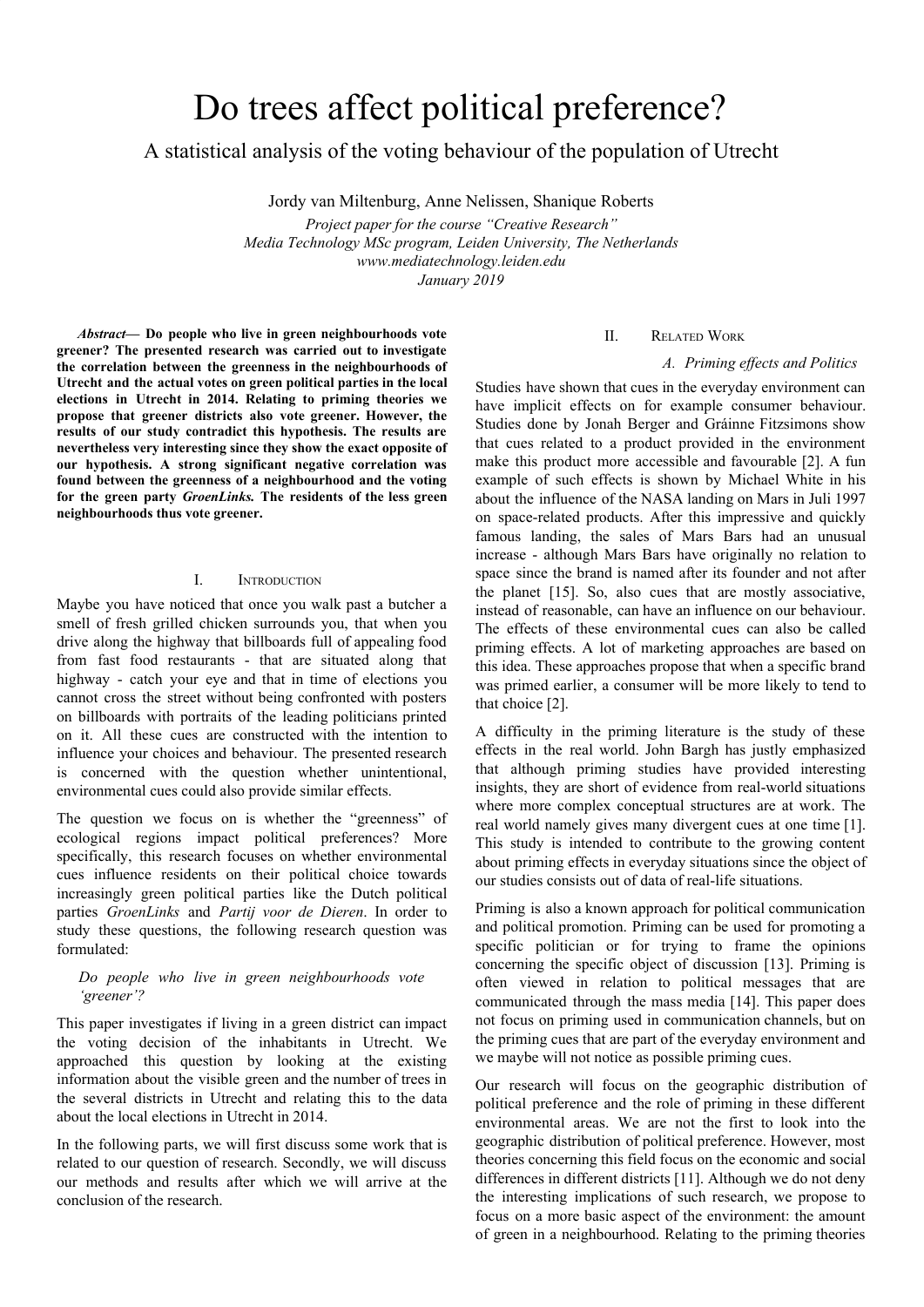we propose that how much green one encounters in everyday life should affect one's opinion about political green matters.

## *B. Green neighbourhoods*

The effects of green neighbourhoods on its residents has also been an object of several studies. Within the idea of the living environment, the measure of nature is viewed as a vital perspective. Nature adds to cleaner air and at the same time stimulates healthier activities. Research states that in greener situations people report fewer objections, they have better emotional wellbeing and better psychological wellbeing. The sort of green, for instance, 'agrarian green' or 'real nature', does not seem to matter [14].

Research states that when individuals are in direct physical and psychological exposure to green spaces, this influences their health and wellbeing. Other than a given reprieve from stress, appealing 'green' environments may likewise enhance prosperity by improving fulfilment, connection, and responsibility. As a result, these things may upgrade sentiments of social security, and even lessen aggressive behaviour and criminal action. Thus, green environments in the neighbourhood may fill in as a point for positive casual social cooperation, fortifying social ties and along these lines social cohesion [7].

These researches show that besides physical effects, the greenness of an environment can also have an impact on psychological states and attitudes. To this existing body of work about these effects, we want to add the new focus of research: whether green environments can also influence people's opinions and preferences.

## *C. Green Politics*

An important part of the post-war evolution of European politics was the rise of green politics. The green politics is not only concerned about the environment but also about decentralization, global security and grassroots democracy. The green politics despite their radical core left a mark on the mainstream political competition. In the end, green parties offer a fundamental critique on modern society, calling attention to the environmental, social and human costs of economic growth and technological advancement [3].

This research will be concerned with the elections for the local council in Utrecht in 2014. In the Dutch parliament the Green Politics is currently represented by the parties *GroenLinks* and *Partij voor de Dieren* (see *Table I)* [4, 9]. Both these parties focus on a green, sustainable and healthy environment. Vegetation and the wellness of animals are a high priority of these parties. Both parties also communicate these interests as their most important target points [8, 10].

# TABLE I. [4]



Based on the previously mentioned priming theories and green politics, the following hypothesis was formulated for this research:

*H: When a district has more visible green and trees, more people vote for GroenLinks and Partij voor de Dieren.*

# III. METHOD

To test our hypothesis we gathered data from *Buurtmonitor* and *Dataplatform* [5, 6]. A correlation matrix was generated using the statistical software JASP. The matrix is based on the Pearson correlation because the data consists of continuous variables instead of ordinal variables better suited for the Spearman correlation. In order to check whether the collected data is normally distributed a Shapiro-Wilk test is conducted. The dataset is built with data of the city of Utrecht in the year 2014. Samples used in the dataset are the different districts within the city of Utrecht, N=10 (West, Noordwest, Overvecht, Noordoost, Oost, Binnenstad, Zuid, Zuidwest, Leidsche Rijn, Vleuten-De Meern). Every district contains the data of the visible green in square meters per a thousand inhabitants, the number of trees and the percentage of votes for the green parties *GroenLinks* and *Partij voor de Dieren*.

## IV. RESULTS

A Pearson's correlation test was executed between visible green in square meters per a thousand inhabitants and the percentage of voters for *GroenLinks* in a specific neighbourhood of Utrecht, number of trees and voters for *GroenLinks*, visible green and voters for *Partij voor de Dieren* and finally also between the number of trees and voters for *Partij voor de Dieren*. The results of this test are shown in *Table II and III*.

We found a significant negative correlation between both the visible green and the trees and the two parties combined (Visible green: Pearson's r: -0.835, p: 0.003. Trees: Pearson's r: -0.699, p: 0.024). A significant strong negative correlation was found between the visible green and the voters for *GroenLinks* (Pearson's r: -0.834, p-value: 0.003). Also a strong significant correlation was found between the number of trees and the voters for *GroenLink* (Pearson's r: -0.711, p-value: 0.021). No correlation was found for either the visible green and the voters for *Partij voor de Dieren* or the number of trees and voters for *Partij voor de Dieren*.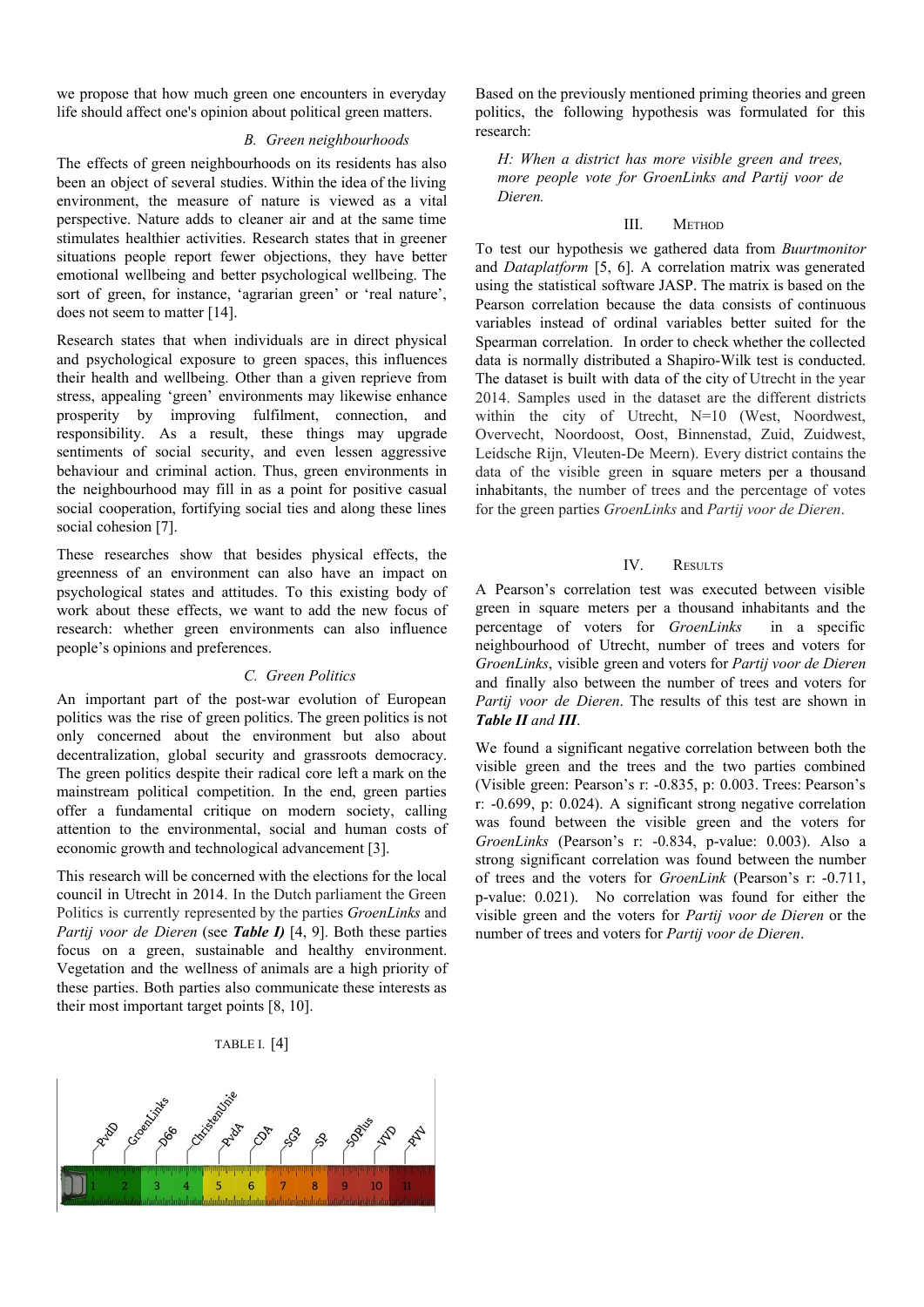#### TABLE II. PEARSON CORRELATION MATRIX

Pearson Correlations

|                                                        |             | visible green in m2 per 1.000 inhabitants [permillage] | trees[percentage]        | % GROENLINKS [percentage] | % Partij voor de Dieren [percentage] |
|--------------------------------------------------------|-------------|--------------------------------------------------------|--------------------------|---------------------------|--------------------------------------|
| visible green in m2 per 1.000 inhabitants [permillage] | Pearson's r | $\overline{\phantom{a}}$                               |                          |                           |                                      |
|                                                        | p-value     | $\hspace{0.1mm}$                                       |                          |                           |                                      |
| trees[percentage]                                      | Pearson's r | $0.901***$                                             | $\sim$                   |                           |                                      |
|                                                        | p-value     | < .001                                                 | $\overline{\phantom{m}}$ |                           |                                      |
| % GROENLINKS [percentage]                              | Pearson's r | $-0.834**$                                             | $-0.711*$                | $\sim$                    |                                      |
|                                                        | p-value     | 0.003                                                  | 0.021                    | $\qquad \qquad$           |                                      |
| % Partij voor de Dieren (percentage)                   | Pearson's r | $-0.132$                                               | 0.167                    | 0.133                     |                                      |
|                                                        | p-value     | 0.716                                                  | 0.645                    | 0.713                     | $\overline{\phantom{m}}$             |
| % Combined [percentage]                                | Pearson's r | $-0.835**$                                             | $-0.699*$                | $0.999***$                | 0.174                                |
|                                                        | p-value     | 0.003                                                  | 0.024                    | < .001                    | 0.630                                |

\*  $p < .05$ , \*\*  $p < .01$ , \*\*\*  $p < .001$ 





## V. CONCLUSION

The hypothesis that greener neighbourhoods consequently vote in favour of green political gatherings was not supported by our findings. There was no positive correlation between the greenness of districts and the voting for green parties. Pearson's correlation test only reported negative - either strong or very weak - correlations between the two green parties and the amount of green in a neighbourhood. We can therefore conclude that this research does not support the claim that green environmental cues influence the preference towards green political parties positively. However, this research does not support the claim that the green environment has no influence at all on the political preference for green parties.

The outcomes namely shows that it is actually the other way round in the case of *GroenLinks*. The outcomes suggest that people in neighbourhoods with lesser green, vote more often for *GroenLinks*. A possible explanation could be that the people in these neighbourhoods are more confronted with the disadvantages of not having a green environment in their living area and therefore are more likely to vote for a party that focuses on improving the greenness of cities.

Interestingly, this same negative correlation between green voters and green neighbourhoods was not found for the *Partij voor de Dieren*. A possible explanation could be that the name of this party ('Party for the Animals') is not associated as strongly with nature and vegetation as *GroenLinks* ('GreenLeft'). A preference for more vegetation and focus on nature could possibly be more easy to relate to a party with 'green' in their name than to a party which name suggest that it is mostly focused on animals.

#### VI. DISCUSSION

A disadvantage of our research is that the development of political preference is complex and multifaceted. Since this research was concerning an everyday situation, other factors that influence political preference have not been eliminated from the research. Future research could add to the findings of this research by replicating the results in a more controlled situation.

Since we focused so much on the priming effects of green environments on political preferences, we did not expect the strong negative correlation to occur. This correlation however is fairly interesting. Further research could elaborate on this finding and explore the possible explanations for this negative correlation.

Moreover, future research could add a better separation between the perceived greenness and the objectively measured greenness of neighbourhoods. Perhaps, these different measurements of actual greenness can give more clarity on how voting behaviour can vary.

Another finding that could use some further exploration is that this research did find a significant correlation for *GroenLinks* but that it did not find this same correlation for *Partij voor de Dieren*. It would be interesting to test more different elections and green parties to see whether the negative correlation forms a trend or is a one case event. Since, we did not have access to similar data of other elections we have only focused on two parties during one election in this research.

#### **REFERENCES**

- [1] Bargh, John A. "What have we been priming all these years? On the development, mechanisms, and ecology of nonconscious social behavior." *European journal of social psychology* 36.2 (2006): 147-168.
- [2] Berger, Jonah, and Gráinne Fitzsimons. "Dogs on the street, pumas on your feet: How cues in the environment influence product evaluation and choice." *Journal of Marketing Research* 45.1 (2008): 1-14.
- [3] Bomberg, Elizabeth E. *Green Parties and Politics in the European Union*. Routledge (1998).
- [4] Bnnvara. *Politieke partijen langs de groene meetlat.* (2017). Retrieved January 22, 2019,
- [5] Gemeente Utrecht. "Gemeenteraad 2014 Wijken." *Buurtmonitor*: utrecht.buurtmonitor.nl//jive (2014).
- [6] Gemeente Utrecht. "Groen in Utrecht." *Dataplatform*: utrecht.dataplatform.nl/dataset/groen-in-utrecht (2016).